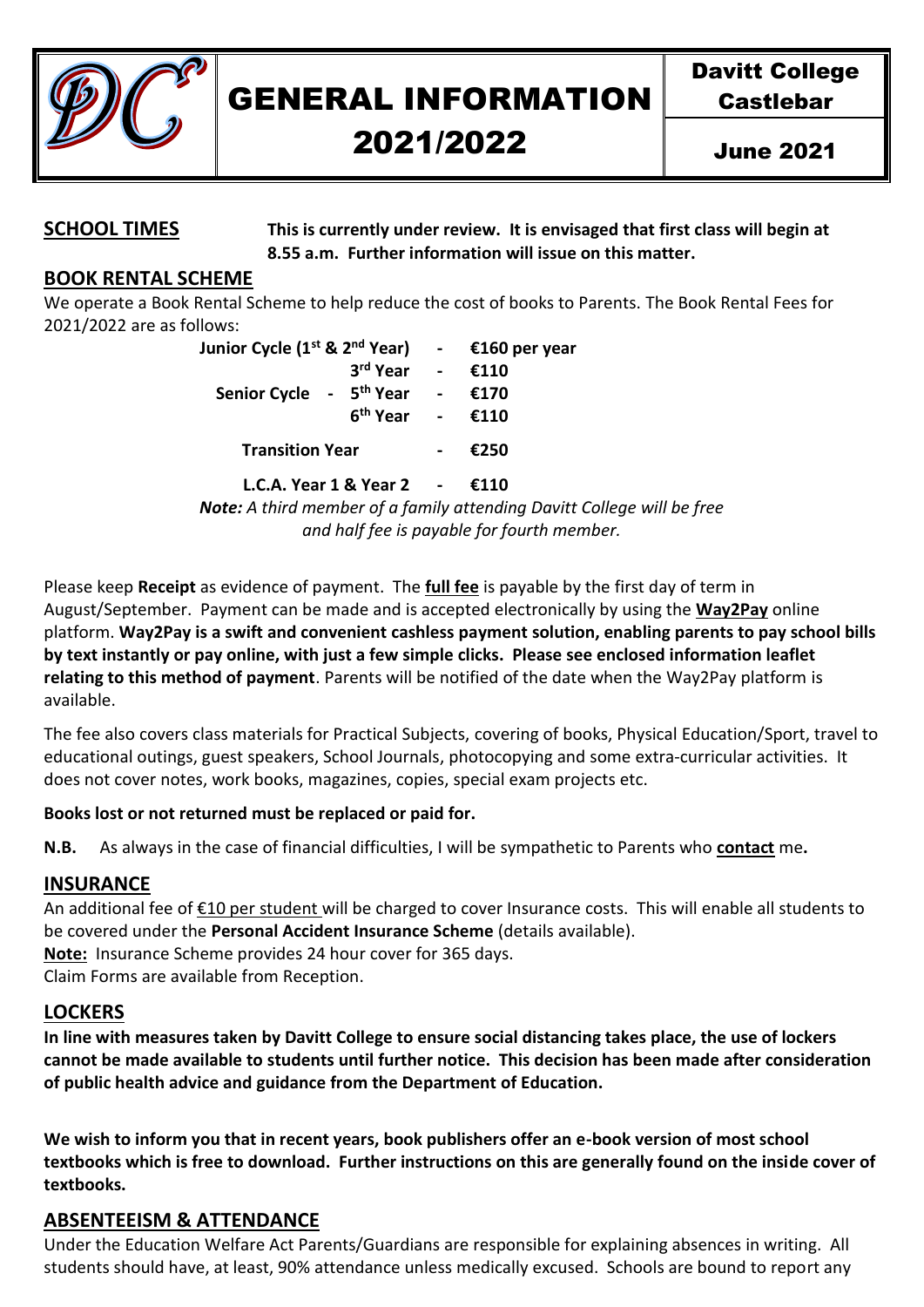student who **misses more than 20 days**, in the school year, to the National Education Welfare Board. Davitt College strongly discourages Parent(s)/Guardian(s) taking students out of school during term time to go on holidays.

#### **SCHOOL JOURNAL**

This is an essential means of communication between Parents and Teachers. All homework must be recorded in the school journal. **Parents should check the school journal daily and sign weekly**. Tutors will sign the journal weekly. **All notes regarding student's appointments, absences etc. must be recorded** in appropriate section of the journal.

#### **UNIFORM**

The uniform consists of green jumper (with crest), green check skirt/green trousers and cream shirt for girls. Boys uniform consists of green jumper (with crest), black trousers and cream shirt.

Black shoes only. Runners are not allowed. Black jeans/leggings are not allowed. Full uniform must be worn every day. Students must be neat and tidy in appearance. Inappropriate piercings and extreme hairstyles are not permitted. Please see Code of Behaviour.

**P.E Uniform** consists of black/navy track pants, white t-shirt and green hoodie. Further information will be provided at a later date regarding the ordering of Hoodies.

#### **PERSONAL PROPERTY**

The College authorities are not responsible for the personal property of students. The school strongly discourages students from bringing large sums of money and items of value to school. It is amazing the number of items that are left around the school and never claimed. Students should have their names on all items of clothing, books etc.

Bicycles should be locked at bicycle racks at rear of school. **Students with cars and motor bikes, should exercise extreme care in the vicinity of the school. If a student is found speeding on the school grounds or driving in a dangerous manner at any time, he/she will be automatically banned from using a car on the school grounds in line with health and safety regulations.**

#### **LUNCH TIME**

Supervision will be provided for students remaining in school at lunch time. A **limited canteen** service will be available which includes pre-packed lunch options. Students are advised to bring a packed lunch and drink daily to school. Water refilling facilities will not be in operation. All year groups may leave the school grounds during lunchtime except First & Second Year Students, who must remain on the school grounds during their lunchtime. For those First & Second Year students living nearby who may wish to go home for their lunch, please see attached green form.

#### **LEAVING THE SCHOOL DURING THE DAY**

For students leaving the school grounds during the school day to attend appointments, please see the attached note for the procedure to be followed regarding signing out by a Parent/Guardian or nominated adult.

#### **PASTORAL CARE**

Each class is assigned a Teacher who acts as **Class Tutor** and takes a special interest in his/her class. This helps to provide students and Parents with an interested, caring service of guidance and help. Each year group is allocated one or more **Year Head** who co-ordinates the work of the Tutors and Teachers**. All notes regarding absences and permission to leave school should be addressed to the Tutor.** Please be familiar with names of relevant Tutor/Year Heads.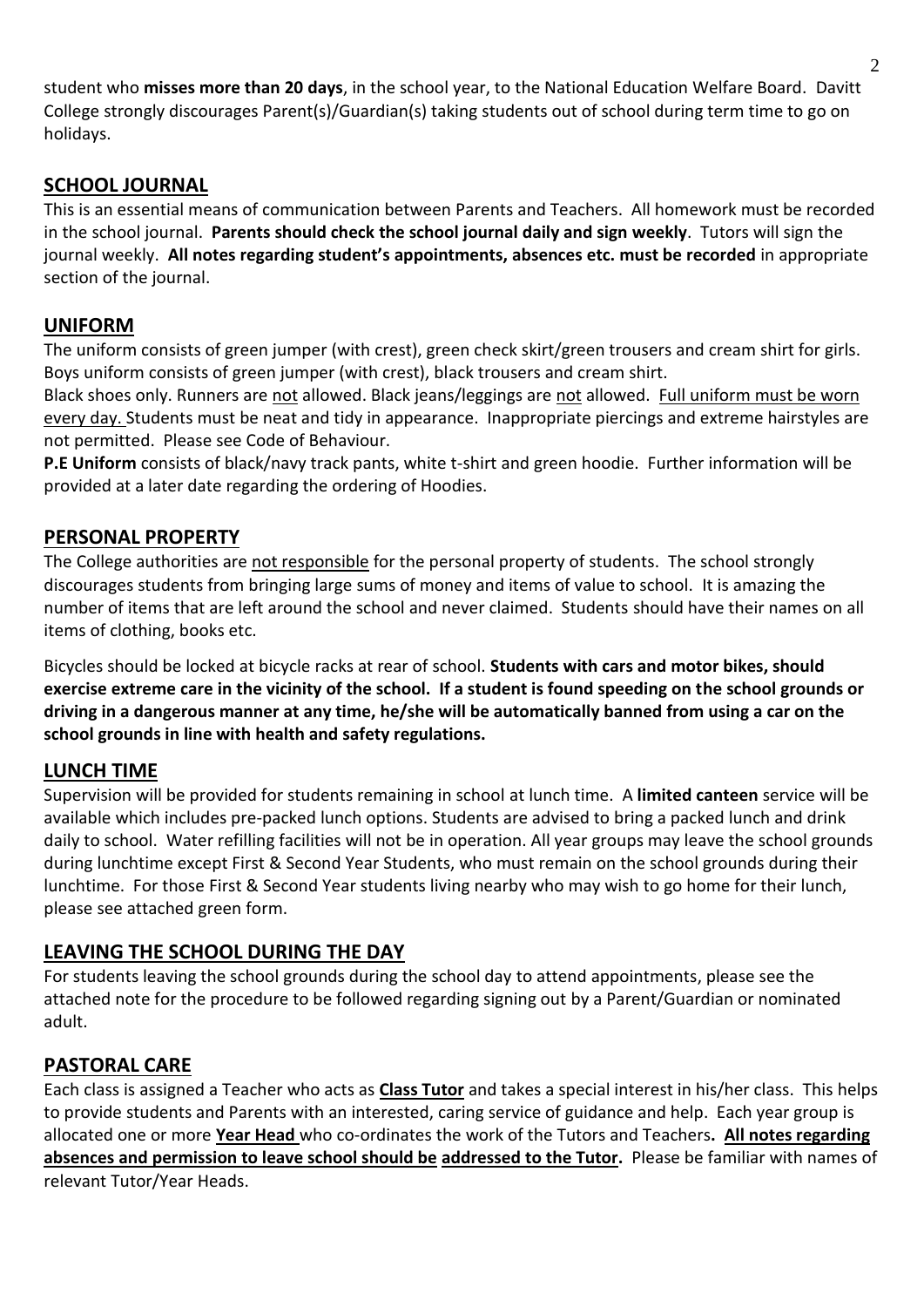#### **PARENTS' VISITS TO THE SCHOOL**

It is school policy that Parents, who wish to meet with school personnel, must arrange an **appointmen**t with the school secretary prior to attending the school. Parents or visitors to the school **must always report to Reception**.

#### **HEALTH & CONTACT PHONE NUMBERS**

Please ensure that you keep the school updated with regard to any change in your son's/daughter's health. It is **imperative** that the school can contact Parents/Guardians during the school day if an emergency arises. **Please ensure you have provided us with your most up to date contact details for all Parents/Guardians as well as contact details for a nominated emergency contact.** 

#### **PARENT-TEACHER MEETINGS**

Details for the format of Parent Teacher Meetings will be confirmed at a later date.

#### **PARENTS' COUNCIL**

Our Parents' Council invites **new members** to join them and to become actively involved in school affairs.

#### **HOMEWORK**

Each student is expected to undertake all homework assignments given by Teachers and to spend time revising class work. The time will vary depending on year**. Journals** are issued to all students and we expect Parents and Tutors to **sign** Journals each week.

Teachers/Tutors/Year Heads will advise students on amount of time that should be allocated to study depending on programme the student is following.

#### **CODE OF DISCIPLINE & BEHAVIOUR**

Please read carefully the **Code of Behaviour** (a copy is issued to each family on enrolment and a synopsis of the Code is printed in the Student Journal). Parents and students will be requested to sign an acceptance of the Code of Behaviour on enrolment.

#### **MOBILE PHONES**

**The use of Mobile Phones is banned in the school building during the school day unless under the supervision of a teacher during class time. Phones switched on will be confiscated.**

#### **GENERAL MEETINGS**

General Meetings for Parents are held whenever necessary or for specific purposes e.g. Information Evenings. A Partnership Meeting for all First Year Parents is expected to be held in late September to determine how the transition from Primary to Post-Primary school has been for each student. A Partnership Meeting for all Fifth Year Parents will be held in October to advise Parents and students of Senior Cycle requirements. In light of Covid-19 restrictions, it is expected that these meetings may be held online.

#### **SUPERVISED STUDY**

The provision of supervised study is currently under review.

#### **DETENTION**

As part of the School's Disciplinary Policy, **Lunch Time Detention** will be in operation. This procedure is currently being reviewed and may be extended to include detention times outside of normal school hours.

### **CHEWING GUM**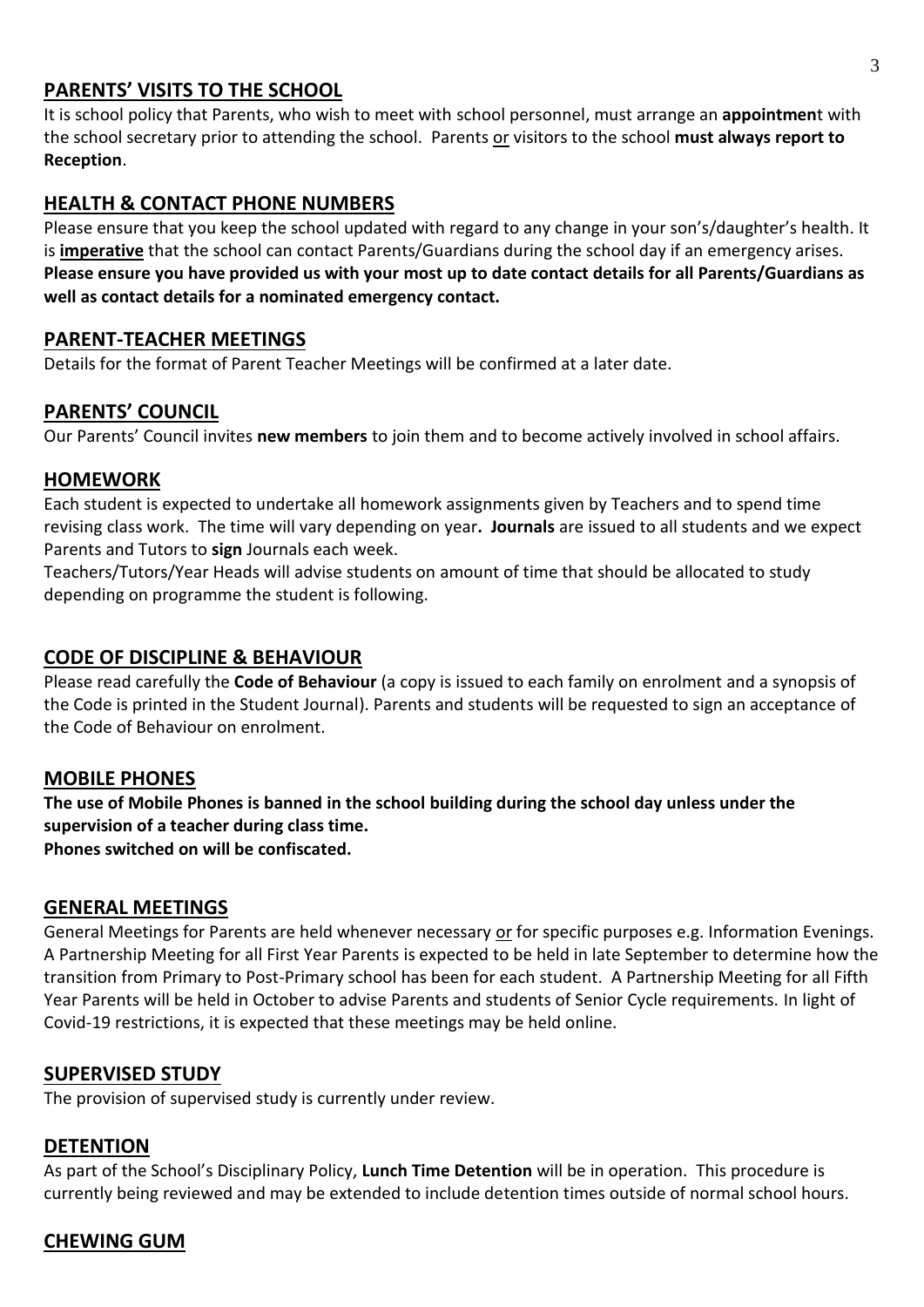**Chewing Gum is not allowed in the school at any time because of the damage it causes to school property. Its misuse and wrongful disposal, poses a high risk with regard to safety and hygiene, particularly in light of living with Covid-19.** 

#### **SMOKING**

**SMOKING IS FORBIDDEN BY LAW IN SECOND LEVEL SCHOOLS. THIS INCLUDES SCHOOL GROUNDS.**

#### **SCHOOL POLICIES**

School Policies are available at [www.davittcollege.com/policies](http://www.davittcollege.com/policies)

#### **GENERAL**

It is very important that every student is happy and feels secure at Davitt College and has a good relationship with Teachers and fellow students. This creates the proper environment for a student's personal development. Parent-Teacher Meetings are one way of fostering the link between home and school. However, if your son/daughter is under undue pressure at school or has problems at home, please do not wait for a Parent-Teacher meeting to discuss the situation, contact the school immediately and we will make every effort to help you with overcoming the problem.

**BERNADETTE ROWLAND**

**(Principal)**